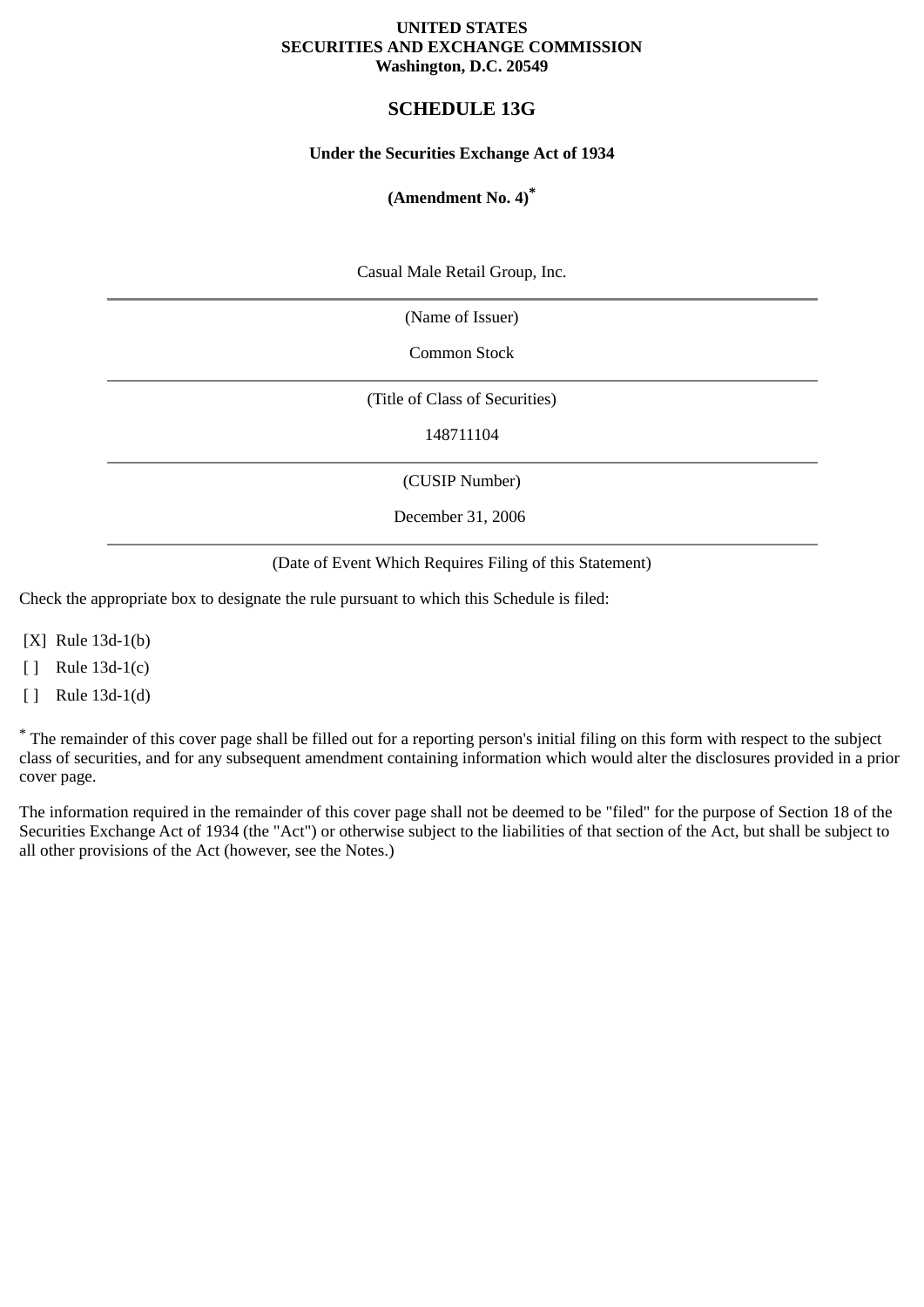| 1.                                                                                                                  | <b>NAMES OF REPORTING PERSONS</b><br>I.R.S. IDENTIFICATION NO. OF ABOVE PERSONS (ENTITIES ONLY) |                               |                  |  |  |
|---------------------------------------------------------------------------------------------------------------------|-------------------------------------------------------------------------------------------------|-------------------------------|------------------|--|--|
|                                                                                                                     | Wellington Management Company, LLP<br>04-2683227                                                |                               |                  |  |  |
| 2.                                                                                                                  | CHECK THE APPROPRIATE BOX IF A MEMBER OF A GROUP                                                |                               |                  |  |  |
|                                                                                                                     | $(a)$ [ ]<br>$(b)$ []                                                                           |                               |                  |  |  |
| 3.                                                                                                                  | <b>SEC USE ONLY</b>                                                                             |                               |                  |  |  |
| 4.                                                                                                                  | CITIZENSHIP OR PLACE OF ORGANIZATION                                                            |                               |                  |  |  |
|                                                                                                                     |                                                                                                 | Massachusetts                 |                  |  |  |
| <b>NUMBER OF</b><br><b>SHARES</b><br><b>BENEFICIALLY</b><br><b>OWNED BY EACH</b><br><b>REPORTING</b><br>PERSON WITH |                                                                                                 | 5. SOLE VOTING POWER          | $\boldsymbol{0}$ |  |  |
|                                                                                                                     |                                                                                                 | <b>6. SHARED VOTING POWER</b> | 869,500          |  |  |
|                                                                                                                     |                                                                                                 | 7. SOLE DISPOSITIVE POWER     | $\boldsymbol{0}$ |  |  |
|                                                                                                                     |                                                                                                 | 8. SHARED DISPOSITIVE POWER   | 1,562,400        |  |  |
| 9.                                                                                                                  | AGGREGATE AMOUNT BENEFICIALLY OWNED BY EACH REPORTING PERSON                                    |                               |                  |  |  |
|                                                                                                                     | 1,562,400                                                                                       |                               |                  |  |  |
| 10.                                                                                                                 | CHECK IF THE AGGREGATE AMOUNT IN ROW (9) EXCLUDES CERTAIN SHARES                                |                               |                  |  |  |
|                                                                                                                     | $\lceil$                                                                                        |                               |                  |  |  |
| 11.                                                                                                                 | PERCENT OF CLASS REPRESENTED BY AMOUNT IN ROW (9)                                               |                               |                  |  |  |
|                                                                                                                     | 4.53%                                                                                           |                               |                  |  |  |
| 12.                                                                                                                 | TYPE OF REPORTING PERSON                                                                        |                               |                  |  |  |
|                                                                                                                     | IA                                                                                              |                               |                  |  |  |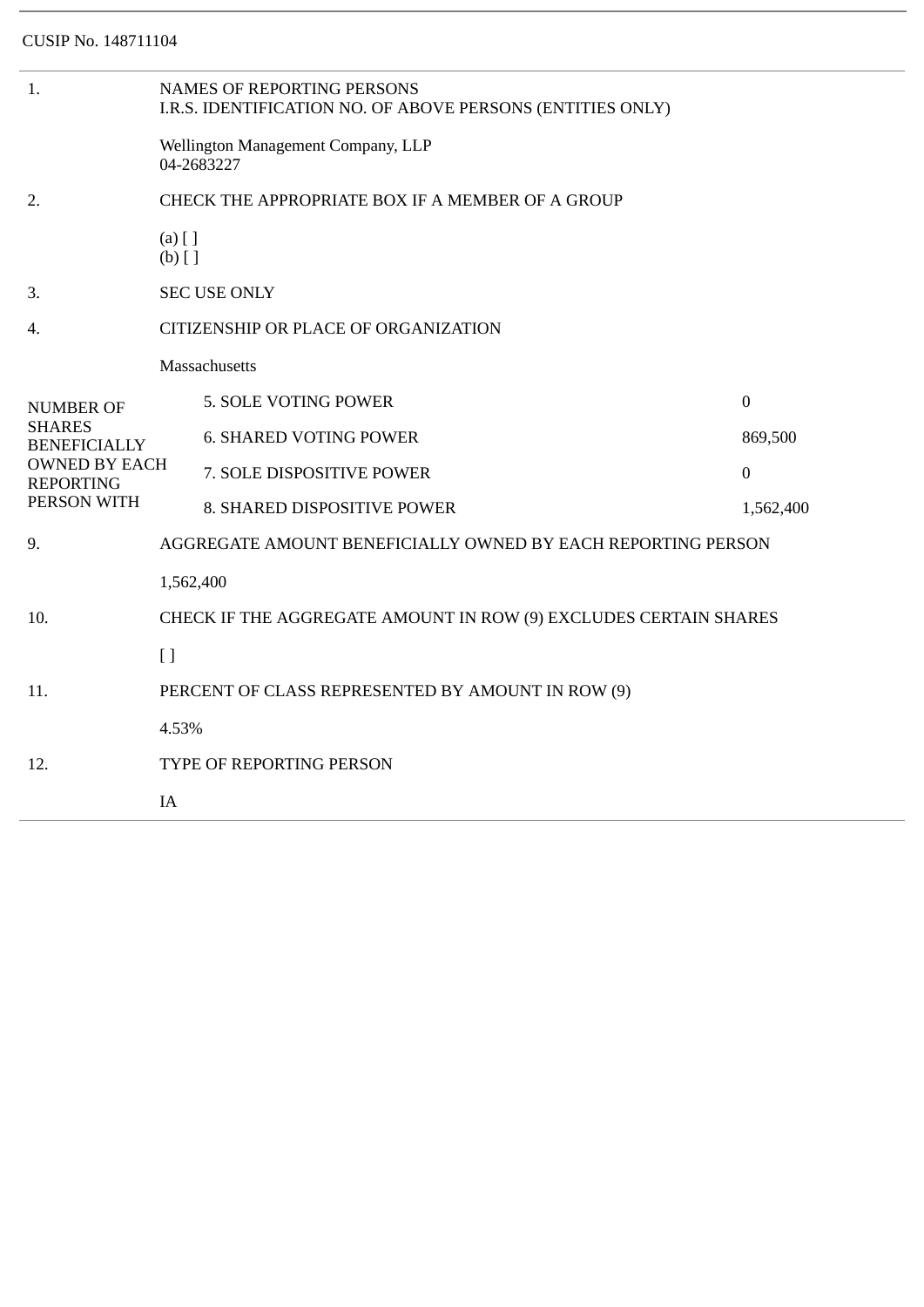#### **Item 1.**

- **(a) Name of Issuer** Casual Male Retail Group, Inc.
- **(b) Address of Issuer's Principal Executive Offices** 555 Turnpike Street Canton, MA 02021

#### **Item 2.**

- **(a) Name of Person Filing** Wellington Management Company, LLP (''Wellington Management'')
- **(b) Address of Principal Business Office or, if None, Residence** 75 State Street Boston, MA 02109
- **(c) Citizenship Massachusetts**
- **(d) Title of Class of Securities** Common Stock
- **(e) CUSIP Number** 148711104

# **Item 3. If This Statement is Filed Pursuant to Rule 13d-1(b), or 13d-2(b) or (c), Check Whether the Person Filing is a:**

- (a) [ ] Broker or dealer registered under Section 15 of the Act (15 U.S.C. 78o).
- (b)  $\begin{bmatrix} \end{bmatrix}$  Bank as defined in Section 3(a)(6) of the Act (15 U.S.C. 78c).
- (c)  $\left[ \ \right]$  Insurance Company as defined in Section 3(a)(19) of the Act (15 U.S.C. 78c).
- (d) [ ] Investment Company registered under Section 8 of the Investment Company Act of 1940 (15 U.S.C. 80a-8).
- (e)  $[X]$  An investment adviser in accordance with Rule 240.13d-1(b)(1)(ii)(E);
- (f)  $\lceil$  An employee benefit plan or endowment fund in accordance with Rule 240.13d-1(b)(1)(ii)(F);
- (g)  $[]$  A parent holding company or control person in accordance with Rule 240.13d-1(b)(1)(ii)(G);
- (h) [ ] A savings association as defined in Section 3(b) of the Federal Deposit Insurance Act (12 U.S.C. 1813);
- (i)  $\lceil \rceil$  A church plan that is excluded from the definition of an investment company under Section 3(c)(14) of the Investment Company Act of 1940 (15 U.S.C. 80a-3);
- (i)  $\lceil \cdot \rceil$  Group, in accordance with Rule 240.13d-1(b)(1)(ii)(J).

If this statement is filed pursuant to Rule  $13d-1(c)$ , check this box [ ]

# **Item 4. Ownership.**

Provide the following information regarding the aggregate number and percentage of the class of securities of the issuer identified in Item 1.

(a) Amount Beneficially Owned:

Wellington Management, in its capacity as investment adviser, may be deemed to beneficially own 1,562,400 shares of the Issuer which are held of record by clients of Wellington Management.

(b) Percent of Class:

4.53%

(c) Number of shares as to which such person has:

| exchip of Five Dercent or Less of Class |                                                              |              |  |  |  |
|-----------------------------------------|--------------------------------------------------------------|--------------|--|--|--|
|                                         | (iv) shared power to dispose or to direct the disposition of | 1.562.400    |  |  |  |
|                                         | (iii) sole power to dispose or to direct the disposition of  | $\mathbf{0}$ |  |  |  |
|                                         | (ii) shared power to vote or to direct the vote              | 869,500      |  |  |  |
| (i)                                     | sole power to vote or to direct the vote                     | 0            |  |  |  |

## **Item 5. Ownership of Five Percent or Less of Class.**

If this statement is being filed to report the fact that as of the date hereof the reporting person has ceased to be the